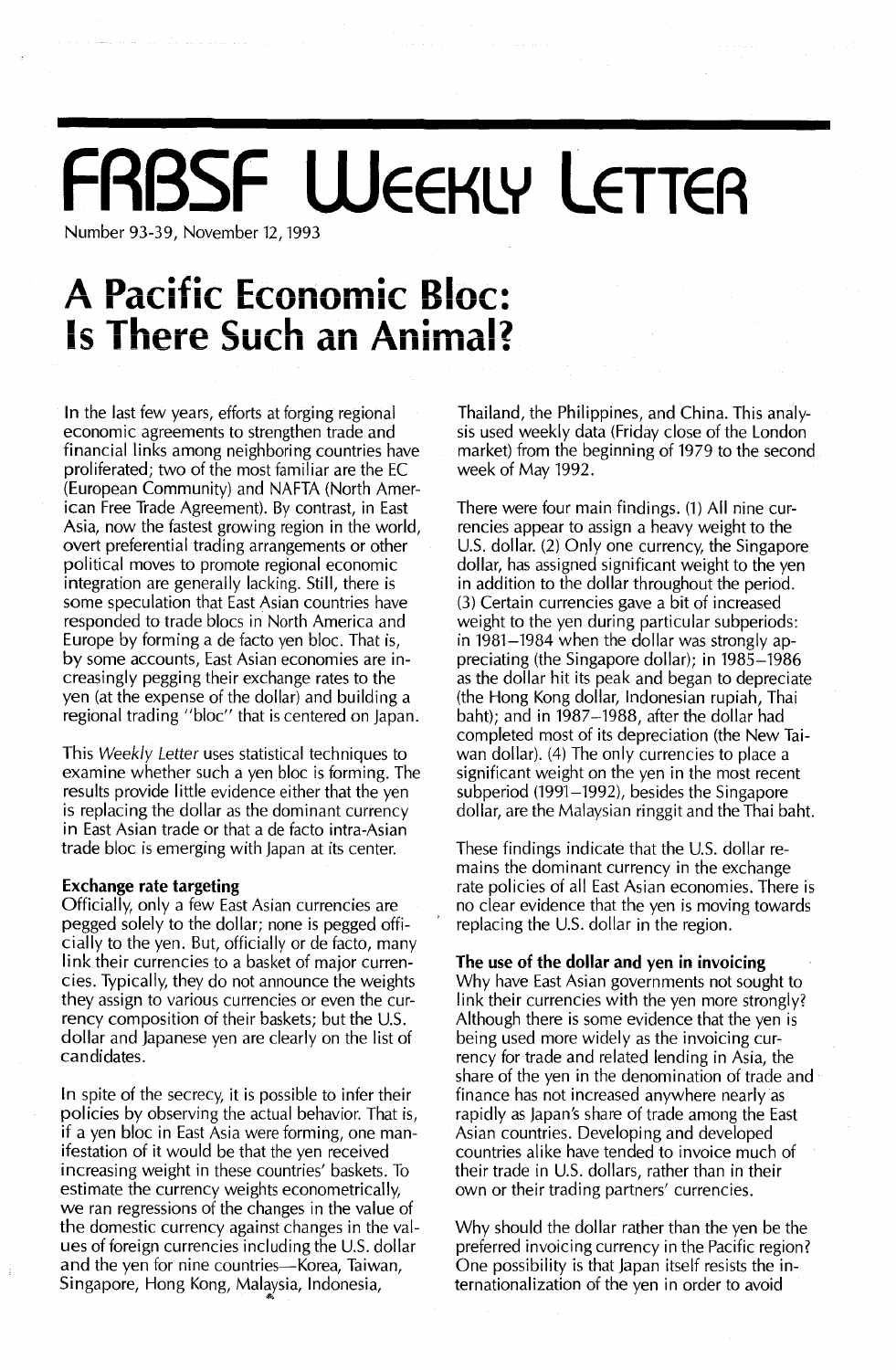# **FRBSF**

large fluctuations of its reserves or to avoid destabilizing effects on its domestic price level. Another possibility is that some of Japan's strategic trading partners (for example, oii-producing countries) prefer to receive dollars from Japan since they rely more on imports from the U.S. This in turn may induce Japan to require the dollar as the invoicing currency even when trading with East Asian countries. A third possibility is a failure of international coordination. In other words, the world might work equally (or even more) efficiently if all countries were to replace the dollar by the yen as an invoicing currency, but no individual country would want to do this on its own if other countries did not. Whatever the reason, as long as the dollar remains the dominant invoicing currency in international trade and lending, it makes sense for the East Asian economies to continue to assign a heavy weight to the dollar.

**Are there de facto trade blocs in the Pacific?**

Even if there are few overt preferential trading arrangements or other political moves to promote regional economic integration in East Asia, there are still concerns that de facto trade blocs are emerging in this region. And some have hypothesized that Japan is *indirectly* forming an economic bloc through its flow of aid, foreign direct investment, and other forms of finance, to influence its trade with its neighbors.

To address the question of whether a yen bloc is forming in East Asia, one must presumably ask something more than whether the economies are getting larger, or even whether economic flows among them are increasing. One must ask whether the share of intraregional trade is higher, or increasing more rapidly, *than would* be *predicted* based on such standard economic factors as GNP or the growth rates of the countries involved.

For example, some who support the idea that a de facto trade bloc exists in East Asia cite the fact that the share of intraregional trade to its total trade increased from 33 percent in 1980 to 37 percent in 1989. But these numbers are deceptive. The Western Hemisphere and the EC also increased intragroup trade in the 1980s. In fact, the EC, not Asia, has had both the highest and the fastest increasing degree of intraregional trade, reaching 59 percent in 1989.

Furthermore, if one allows for the phenomenon that most of the East Asian countries in the 1980s experienced rapid growth in *total* output and trade, then it is possible that there has in fact been no movement toward greater intraregional bias in the evolving pattern of trade. The increase in the intraregional share of trade could be entirely due to the increase in economic size of the countries.

The "gravity model" provides a systematic framework for measuring what amount of bilateral trade is "normal" on the basis of geographical distance between two countries, their economic size, and other factors. If there were nothing to the notion of regional trading blocs, then these basic variables would explain most of the bilateral trade, and there would be nothing left to attribute to a dummy variable representing whether two trading partners are both located in the same region.

Our gravity regressions have produced two main findings (see Frankel 1992, Frankel and Wei  $1993a$ , b). First, there is clear evidence of regional trade bias. The intraregional trade dummies are numerically large and statistically significant for countries in East Asia and elsewhere in the world. If two countries are both located in the Western Hemisphere for example, they will trade with each other by about 50 percent more than they would otherwise, even after taking into account proximity and the other gravity variables.

Second, however, there is no evidence of a trend **increase in the, intraregional bias of Asian trade** during the 1980s. In sharp contrast, the EC and the Western Hemisphere showed rapid intensification of within-bloc trade in the course of the 1980s. Both show an approximate doubling of their estimated intraregional bias coefficients.

We also consider a nested sequence of country groupings as potential candidates for trading blocs in the Pacific: ASEAN (Brunei, Indonesia, Malaysia, the Philippines, Singapore, Thailand), EAEC (proposed by Malaysia to consist of ASEAN plus Hong Kong, Taiwan, Korea, China and Japan), AP (a group we define as EAEC plus Australia and New Zealand), and APEC (AP plus the U.S. and Canada). We investigate whether a particular grouping of countries functions as an independent trade bloc when a larger nesting group is considered at the same time in the regression. APEC appears to be the correct place to draw the boundary: Any bloc smaller than APEC, such as ASEAN or EAEC, is not statistically significant when APEC is included in the same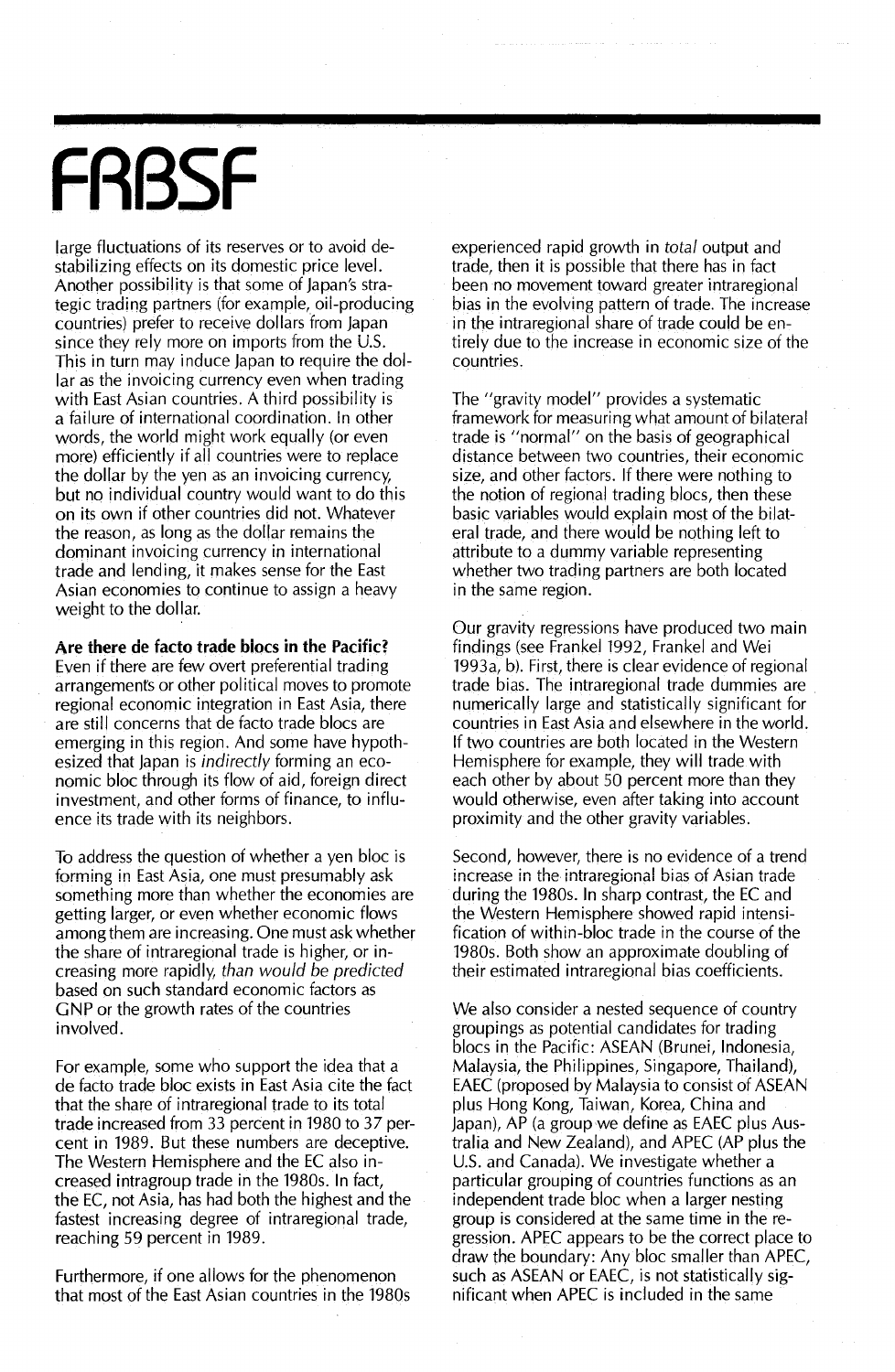regression. When we test for the broadest definition of a Pacific bloc, including Latin America, it is not significant, and the other coefficients do not change. It is interesting to note that the U.S. and Canada belong to two distinct blocs simultaneously: APEC and the Western Hemisphere bloc.

What about bilateral trade between Asia-Pacific countries and japan in particular? Our test indicates that there is no residual to be attributed to japan's development of special trading relations with other countries in its region, after one takes into account distance, income, and level of development. Thus there is no evidence that Japan has established or come to dominate a trading bloc in Asia.

### **Conclusions**

The analysis in this Weekly Letter fails to support the notion that East Asian countries have formed a yen bloc or a de facto trading bloc centered on Japan. Instead we find that the U.S. dollar continues to be the dominant international currency in East Asian exchange rate policies. Some currencies did increase their weight on the yen during the mid-1980s. But this may have been motivated by a desire to avoid overvaluation of their currencies in tandem with the dollar, instead of a genuine and steady increase in the role of the yen. Only two or three currencies actually showed a sign of increased yen weight at the end of the sample. Overall, the evidence does not suggest a substantial trend increase in the role of the yen in East Asian exchange rate policies.

Finally, the level of trade in East Asia, like trade within the European Community and within the Western Hemisphere, is biased toward intraregional trade to a greater extent than can be explained by distance, GNPs, and other gravity variables. However, there is no evidence of any trend increase in the intra-Asian trade bias; the intra-Asian trade bias is not centered around Japan, and the strongest "bloc" of any is a trans-Pacific one that includes the U.S. and Canada along with the East Asian countries.

| Jeffrey Frankel                | Shang-Jin Wei                  |
|--------------------------------|--------------------------------|
| Professor,                     | <b>Assistant Professor,</b>    |
| University of California       | <b>Harvard University</b>      |
| at Berkeley                    | and                            |
| and                            | <b>Visiting Scholar, FRBSF</b> |
| <b>Visiting Scholar, FRBSF</b> |                                |

#### References

- Frankel, Jeffrey. 1992. "Is Japan Creating a Yen Bloc in East Asia and the Pacific?" Forthcoming in Regionalism and Rivalry: japan and the U.S. in Pacific Asia, eds. jeffrey Frankel and Miles Kahler. Chicago: University of Chicago Press.
	- ., and Shang-Jin Wei. 1993a. "Yen Bloc or Dollar Bloc? The Exchange Rate Policies of the East Asian Economies." Forthcoming in Macroeconomic Linkages, eds. Takatoshi Ito and Anne Krueger. Chicago: University of Chicago Press.

and \_\_\_\_\_\_\_\_\_\_\_\_\_. 1993b. "Trade Blocs and Currency Blocs." NBER Working Paper No. 4335.

Opinions expressed in this newsletter do not necessarily reflect the views of the management of the Federal Reserve Bank of San Francisco, or of the Board of Governors of the Federal Reserve System. Editorial comments may be addressed to the editor or to the author.  $\ldots$  Free copies of Federal Reserve publications can be obtained from the Public Information Department, Federal Reserve Bank of San Francisco, P.O. Box 7702, San Francisco 94120.

Phone (415) 974-2246, Fax (415) 974-3341.